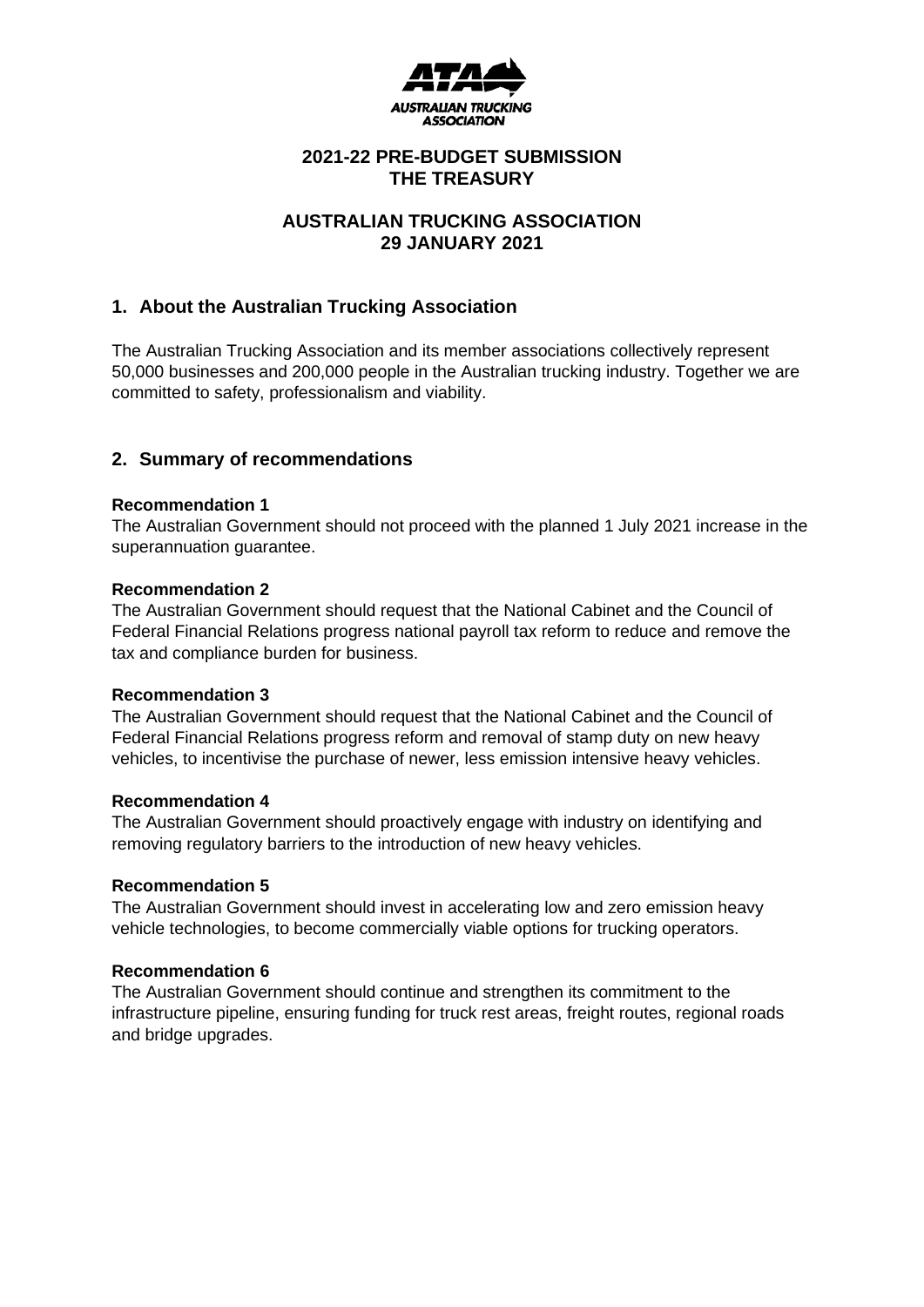# **Recommendation 7**

The Australian Government should target infrastructure investment to improve road network access for High Productivity Freight Vehicles.

## **Recommendation 8**

The Australian Government should prioritise investment for enabling A-double access on the Hume Highway.

## **Recommendation 9**

The Australian Government should adopt minimum standards on the National Land Transport Network to deliver:

- A. Road safety design standards
- B. Heavy vehicle rest area standards
- C. High Productivity Freight Vehicle access standards
- D. Removal of one-way bridges on the NLTN.

# **Recommendation 10**

The Australian Government should expand the Heavy Vehicle Safety and Productivity Program, with additional funding, to invest in safety upgrades at sale yards.

### **Recommendation 11**

The role of the Australian Transport Safety Bureau should be extended so it can carry out independent, no-blame, safety investigations of road crashes involving heavy vehicles.

### **Recommendation 12**

The Australian Government should invest in expanded resourcing and improved capability for the vehicle standards team in the Department of Infrastructure, Transport, Regional Development and Communications, including improved technical and engineering capability.

### **Recommendation 13**

The Australian Government should invest in additional resourcing and capability for BITRE, to increase the level of transparent evidence-based policy discussion on infrastructure portfolio issues.

### **Recommendation 14**

The Australian Government should reinstate the \$100 million Infrastructure Australia assessment threshold from 1 January 2022, with additional resourcing for more timely assessments by Infrastructure Australia.

### **Recommendation 15**

The Australian Government should initiate an Infrastructure Australia led review of existing Australian Government infrastructure investment programs, to recommend program reforms for improving the independent selection and assessment of infrastructure projects.

## **Recommendation 16**

The Australian Government should reform the Office of Road Safety to become an independent agency, with additional resourcing and responsibility for the Heavy Vehicle Safety Initiatives program.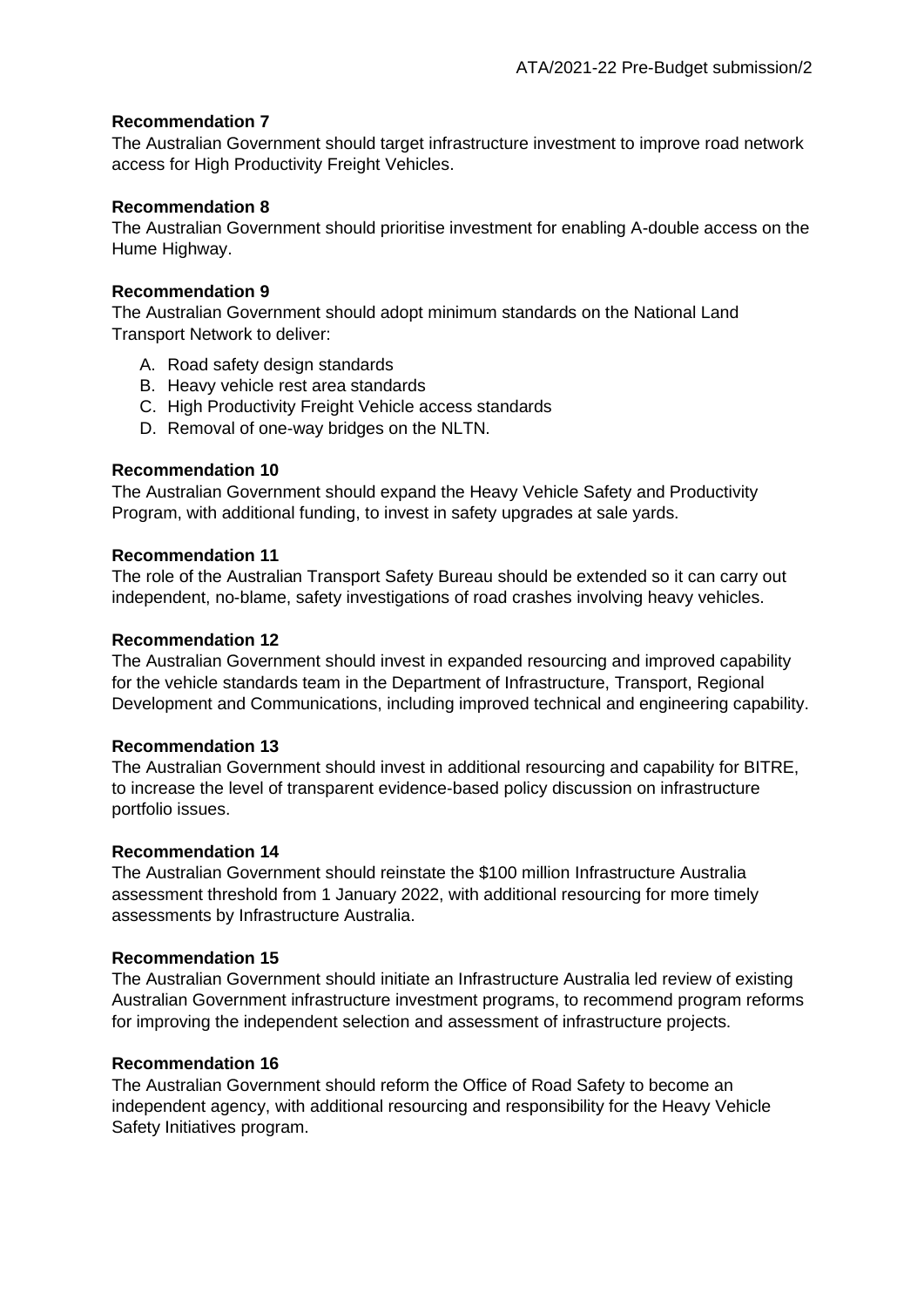# **3. Supporting households and businesses**

#### **Not proceeding with the mandatory super increase**

The July 2020 Economic and Fiscal Outlook stated that low wages growth will be a factor for some time. The Governor of the Reserve Bank of Australia has also stated that wage growth is expected to be low, averaging  $1\frac{1}{2}$  per cent over the next two years.<sup>1</sup>

The Governor also noted that the economic recovery depends on how successfully COVID-19 is contained, and that:

Given this uncertain outlook, we should be prepared for a recovery that is uneven and bumpy. The recovery is also likely to be more drawn out than was initially expected despite the downturn being less severe than expected.<sup>2</sup>

Concerning the impact of the scheduled increase to the superannuation guarantee the Governor noted:

If this increase goes ahead, I would expect wage growth to be even lower than it otherwise would be. So there will be an offset in terms of current income.<sup>3</sup>

This is the wrong environment to increase the rate of compulsory superannuation contributions. The Grattan Institute notes that at least 80 per cent of the cost of higher compulsory superannuation contributions comes at the cost of lower wages for workers. Additionally, it reduces consumer spending. The cost of tax breaks on higher contributions would be an additional \$2 billion a year by 2025.<sup>4</sup>

Further increasing the pressure on wages growth and consumer spending would likely slow the economic recovery, including for the transportation of consumer goods.

#### **Recommendation 1**

The Australian Government should not proceed with the planned 1 July 2021 increase in the superannuation quarantee.

<sup>1</sup> House of Representatives Standing Committee on Economics. Parliament of Australia. [Public Hearing: Reserve](https://parlinfo.aph.gov.au/parlInfo/download/committees/commrep/868db039-2384-4ce9-a502-1354709677d2/toc_pdf/Standing%20Committee%20on%20Economics_2020_08_14_7974.pdf;fileType=application%2Fpdf#search=%22committees/commrep/868db039-2384-4ce9-a502-1354709677d2/0000%22)  [Bank of Australia annual report 2019.](https://parlinfo.aph.gov.au/parlInfo/download/committees/commrep/868db039-2384-4ce9-a502-1354709677d2/toc_pdf/Standing%20Committee%20on%20Economics_2020_08_14_7974.pdf;fileType=application%2Fpdf#search=%22committees/commrep/868db039-2384-4ce9-a502-1354709677d2/0000%22) 14 August 2020. 2.

<sup>&</sup>lt;sup>2</sup> House of Representatives Standing Committee on Economics. 14 August 2020. 2.

<sup>3</sup> House of Representatives Standing Committee on Economics. 14 August 2020. 7.

<sup>4</sup> Grattan Institute. [The Recovery Book.](https://grattan.edu.au/wp-content/uploads/2020/06/Grattan-Institute-Recovery-Book.pdf) June 2020. 26.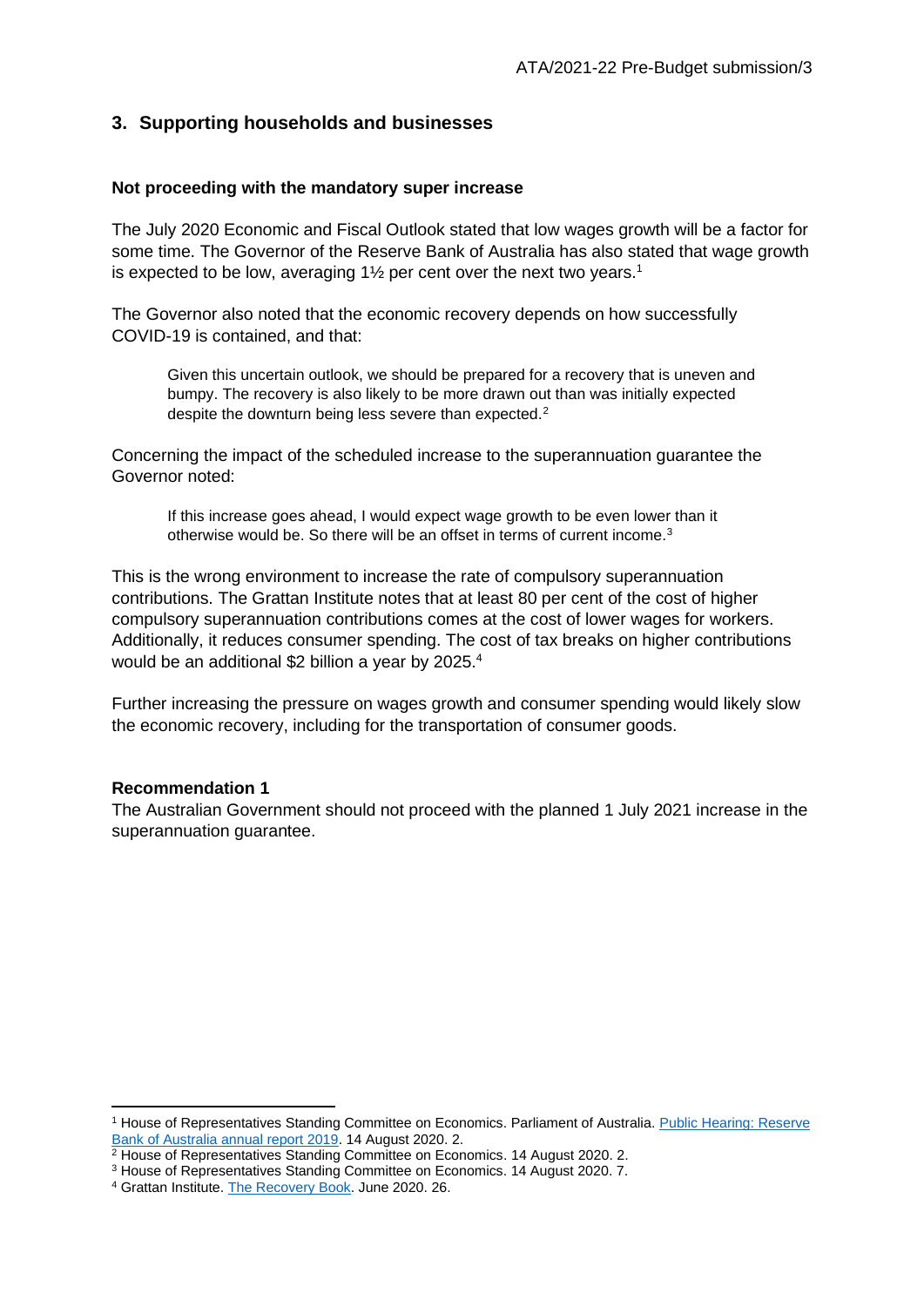# **Payroll tax**

The Australian Government's 2015 Re:think tax discussion paper found that payroll tax was a relatively efficient way of raising revenue, but also that it was likely to be passed on in the form of lower wages and higher prices.<sup>5</sup> The 2020 NSW Review of Federal Financial Relations (FFR) draft report reached similar conclusions.<sup>6</sup>

The 2015 review also recognised that there is significant criticism of payroll tax, including its short-run impact on business costs. It warned that a zero threshold would likely impose significant administrative costs and compliance burdens on very small businesses.<sup>7</sup>

The 2010 Future Tax System Review (Henry Review) recommended that in time, payroll tax should be abolished. $8$  The review recognised that the current structure of payroll tax is inefficient, but did not recommend broadening the base and removing exemptions as the policy answer.

**COVID-19 has impacted the Australian economy through loss of jobs, loss of income**  and is now affected by weak demand.<sup>9</sup> The Australian Chamber,<sup>10</sup> Australia's largest and most representative business network has highlighted that payroll tax is inefficient and impedes business activity such as employing staff.

The Chamber argues that state and territory governments have an over-reliance on payroll taxes as a revenue source and that reducing the payroll tax burden on business is necessary to support business and job growth as the economy recovers from the impact of COVID-19.<sup>11</sup>

The NSW FFR review draft report recommended national reform to reduce the compliance burden of different payroll tax systems in different state and territory jurisdictions.<sup>12</sup> However, this approach would potentially increase the reliance of states and territories on payroll tax, increase the tax burden on business and increase the compliance cost for small businesses who would risk losing existing exemptions.

Now is not the time to increase the payroll tax burden, with the likely impact flowing through to lower wages and higher prices. Instead, existing state decisions to reduce payroll tax burdens reflects the right intent.

Governments should, through the National Cabinet and the Council of Federal Financial Relations, progress national payroll tax reform, which should:

- reduce the complexity of payroll tax, where that can be achieved without increasing the tax burden for business
- not increase the administrative burden of payroll tax for small businesses
- continue to lower the payroll tax burden on business
- consider a pathway to the abolition of payroll tax.

<sup>5</sup> Australian Government. [Re: think tax discussion paper.](https://treasury.gov.au/sites/default/files/2019-03/c2015-rethink-dp-TWP_combined-online.pdf) March 2015. 143.

<sup>&</sup>lt;sup>6</sup> NSW Treasury[. NSW Review of Federal Financial Relations Draft Report.](https://www.treasury.nsw.gov.au/sites/default/files/2020-06/FFR%20Review%20Draft%20Report%20.pdf) July 2020. 74, 75.

<sup>7</sup> Australian Government. 2015. 144.

<sup>8</sup> Australian Government. [Australia's future tax system. Part one overview.](https://treasury.gov.au/sites/default/files/2019-10/afts_final_report_part_1_consolidated.pdf) December 2009. Xviii.

<sup>9</sup> Grattan Institute. June 2020. 16.

<sup>&</sup>lt;sup>10</sup> The ATA is a member of the Australian Chamber.

<sup>11</sup> Australian Chamber[. Pre-Budget Submission 2020-21.](https://www.australianchamber.com.au/wp-content/uploads/2020/07/20200714-ACCI-Pre-Budget-Submission-October-2020-FINAL.pdf) July 2020. 5, 6.

<sup>12</sup> NSW Treasury. [NSW Review of Federal Financial Relations Draft Report.](https://www.treasury.nsw.gov.au/sites/default/files/2020-06/FFR%20Review%20Draft%20Report%20.pdf) July 2020. 81.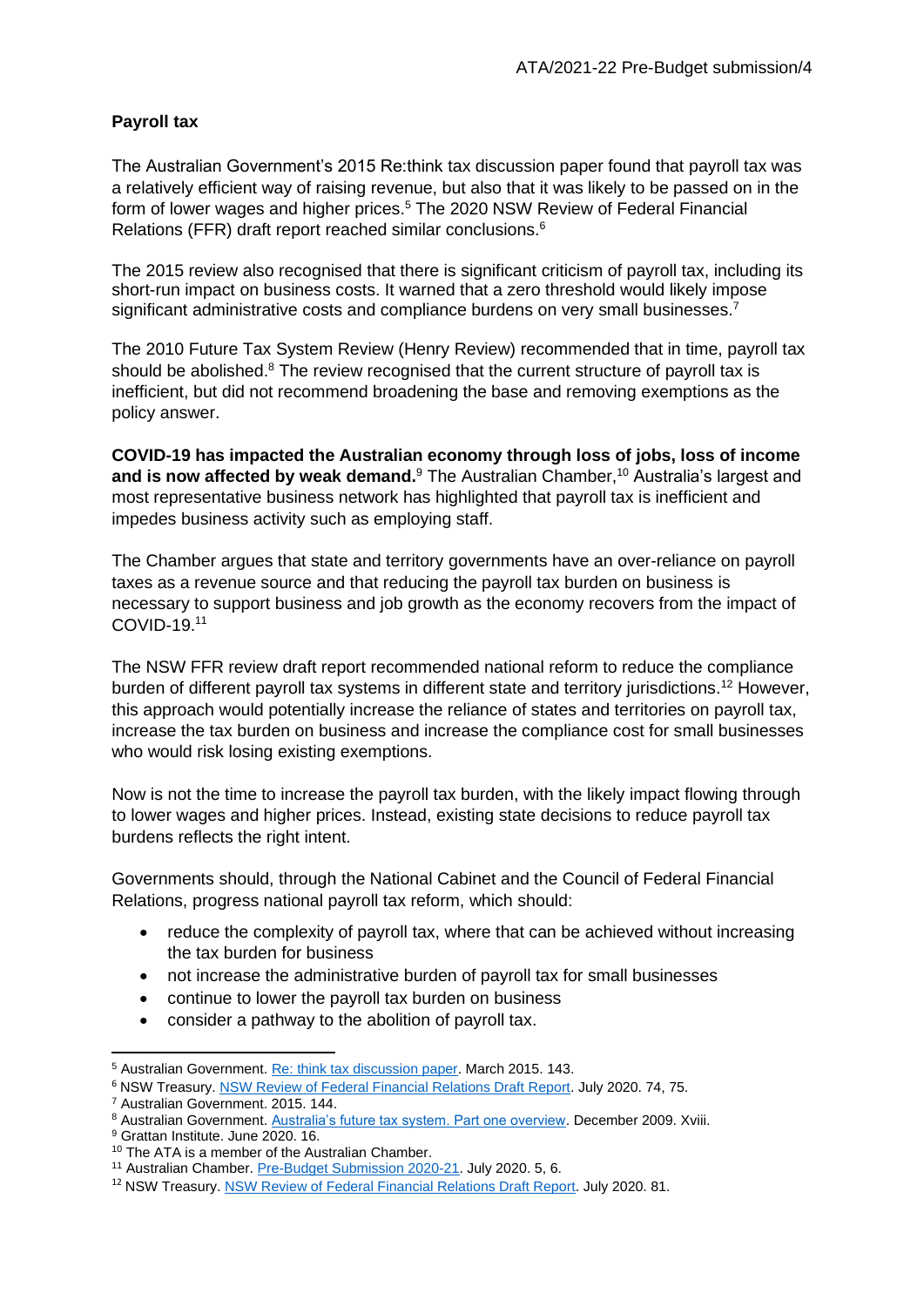# **Recommendation 2**

The Australian Government should request that the National Cabinet and the Council of Federal Financial Relations progress national payroll tax reform to reduce and remove the tax and compliance burden for business.

# **4. Supporting Australia's energy transition**

The Australian Government's Low Emission Technology Roadmap sets out the importance of enabling technology to reduce Australia's emissions. The Technology Investment Roadmap Discussion Paper set out that low emission options for heavy vehicles and road freight as a challenge to be addressed beyond 2030.

However, the trucking industry is already moving to reduce emissions.

**High Productivity Freight Vehicles** move more freight with lower emissions and fewer vehicle movements. For example, using an A-double instead of a semi-trailer to move 1000 tonnes of freight would reduce emissions by 28 per cent, and the number of truck trips required can be reduced by half.<sup>13</sup>

Austroads has reported that high productivity freight vehicles (HPFV) reduce emissions, reduce diesel use and that operational HPFV fleets, due to the use of newer vehicles, are reported to make use of the latest emissions standards. 14

**Electric heavy vehicles** have entered the Australian market. Daimler Truck and Bus, an ATA member, will introduce an all-electric light truck in Australia in February 2021.<sup>15</sup> Volvo, also an ATA member, has brought the Volvo FL Electric truck to Australia for trials and evaluation in Australian logistics.<sup>16</sup> The Prime Minister drove the Volvo FL Electric truck in a January 2021 visit to Volvo Group Australia's production facility at Wacol, Queensland.

**Hydrogen fuel cell heavy vehicles** are under development and are entering the market internationally. The Hydrogen Transition Centre, established by Deakin University with \$2 million in Australian Government funding, will partner with truck manufacturer PACCAR (an ATA member) to further develop the potential of this technology.<sup>17</sup> Internationally, Volvo and Daimler have signed a fuel-cell joint venture to develop, produce and commercialise fuel-cell systems for use in heavy vehicles.<sup>18</sup>

However, **a stronger policy framework is required to remove barriers for industry-led transport energy transition and to accelerate that transition.**

<sup>13</sup> ATA[. Truck Impact Chart.](https://www.truck.net.au/system/files/industry-resources/TAPs%20-%20Truck%20Impact%20Chart%20March%202018.pdf) March 2018. 25.

<sup>&</sup>lt;sup>14</sup> Austroads. Quantifying the Benefits of High Productivity Vehicles. 2014. pi.

<sup>15</sup> Prime Mover Magazine. 29 July 2020[. Fuso announces launch of all-electric eCanter in Australia.](https://www.primemovermag.com.au/news/article/fuso-announces-launch-of-all-electric-ecanter-in-australia)

<sup>&</sup>lt;sup>16</sup> The Driven, 18 January 2021. [First Volvo FL electric truck reaches Australian shores.](https://thedriven.io/2021/01/18/first-volvo-fl-electric-truck-reaches-australian-shores/)

<sup>&</sup>lt;sup>17</sup> Deakin University. [Warrnambool research centre tests trucks running on water.](https://www.deakin.edu.au/about-deakin/media-releases/articles/warrnambool-research-centre-tests-trucks-running-on-water) 16 December 2019.

<sup>18</sup> Daimler, November 2019. [Fuel-cell joint venture.](https://www.daimler.com/company/news/fuel-cell-joint-venture-volvo.html)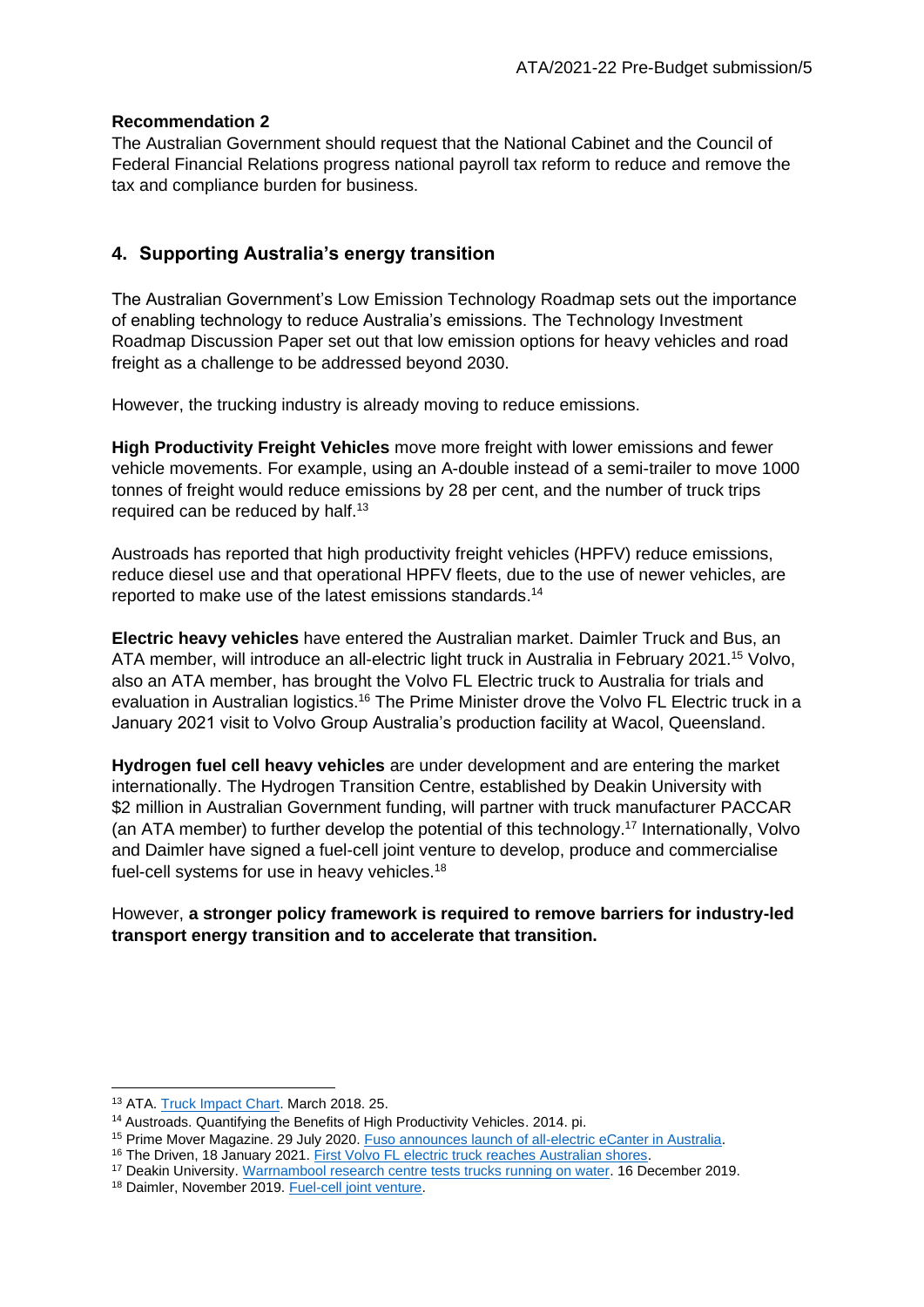The Australian Government should:

- Deliver a national High Productivity Freight Vehicle network (further discussed under **infrastructure**)
- Lead reform to stamp duties to incentivise the purchase of new heavy vehicles
- Identify and remove regulatory barriers to new and low emission heavy vehicles
- Accelerate the commercial viability of low and zero emission heavy vehicles.

# **Stamp duty tax reform to incentivise the purchase of new heavy vehicles**

Stamp duties are economically inefficient. They restrict the efficient allocation of capital and labour. Governments should be looking at reducing their reliance on stamp duty as a matter of priority.

The Australia's Future Tax Review (Henry Tax Review) recommended in 2010 that there should be no role for any stamp duties in a modern Australian tax system.<sup>19</sup> In 2015, the Australian Government tax discussion paper noted that stamp duties are some of the most inefficient taxes levied in Australia, and that such taxes are more likely to discourage turnover of taxed goods.<sup>20</sup>

KPMG has noted that the more inefficient or distorting a tax is, the more likely resources will be moved away from their highest-value use, leading to lower productivity across the economy and lower living standards.<sup>21</sup> KPMG also reported that motor vehicle taxes, including stamp duties, are taxes on capital and increase the cost of investing in motor vehicles. This in turn leads to a reduction in investment in vehicles, and a high excess burden.<sup>22</sup>

The NSW Review of Federal Financial Relations draft report recognises that stamp duty on motor vehicles should be replaced and that they discourage vehicle owners from changing and upgrading vehicles, contributing to the average Australian car being 10 years old compared to the Western European average of eight years.<sup>23</sup>

Australia's heavy vehicle fleet is older. The average age of articulated trucks is 12 years; the average age of heavy rigid trucks is 15.7 years.<sup>24</sup>

ANZ analysis in 2017 found that the national average fleet age continues to age at record levels, and that the **industry will need to invest in excess of \$3.5 billion in capital over 5 years just to meet expected demand<sup>25</sup> .**

Investment needs to be higher to reduce the average age of the truck fleet, which should be a priority. Newer vehicles have the latest safety technologies, meet newer emissions standards, and are quieter. Additionally, uptake of new transport energy technologies will require investment by trucking operators.

The Australian Government has commendably incentivised business investment in heavy vehicles, through its economic response to COVID-19 and the extension of the instant asset

<sup>&</sup>lt;sup>19</sup> Recommendation 51 in [Australia's Future Tax System report to the Treasurer,](https://taxreview.treasury.gov.au/content/FinalReport.aspx?doc=html/publications/papers/Final_Report_Part_1/chapter_12.htm) December 2009.

<sup>20</sup> Australian Government, March 2015[, Re:think tax discussion paper,](http://bettertax.gov.au/files/2015/03/08_GST-and-State-Taxes.pdf) 145.

<sup>&</sup>lt;sup>21</sup> KPMG, September 2011, [Economic Analysis of the Impacts of Using GST to Reform Taxes,](https://www.cpaaustralia.com.au/~/media/corporate/allfiles/document/professional-resources/taxation/kpmg-econtech-final.pdf) 1, 4. <sup>22</sup> KPMG. 2011. 6.

<sup>&</sup>lt;sup>23</sup> NSW Treasury. July 2020[. NSW Review of Federal Financial Relations Draft Report,](https://www.treasury.nsw.gov.au/sites/default/files/2020-06/FFR%20Review%20Draft%20Report%20.pdf) 87.

<sup>&</sup>lt;sup>24</sup> Australian Bureau of Statistics. 2020. [Motor Vehicle Census.](https://www.abs.gov.au/AUSSTATS/abs@.nsf/DetailsPage/9309.031%20Jan%202020?OpenDocument) Table 3.

<sup>25</sup> ANZ, 2017. Information provided to the ATA.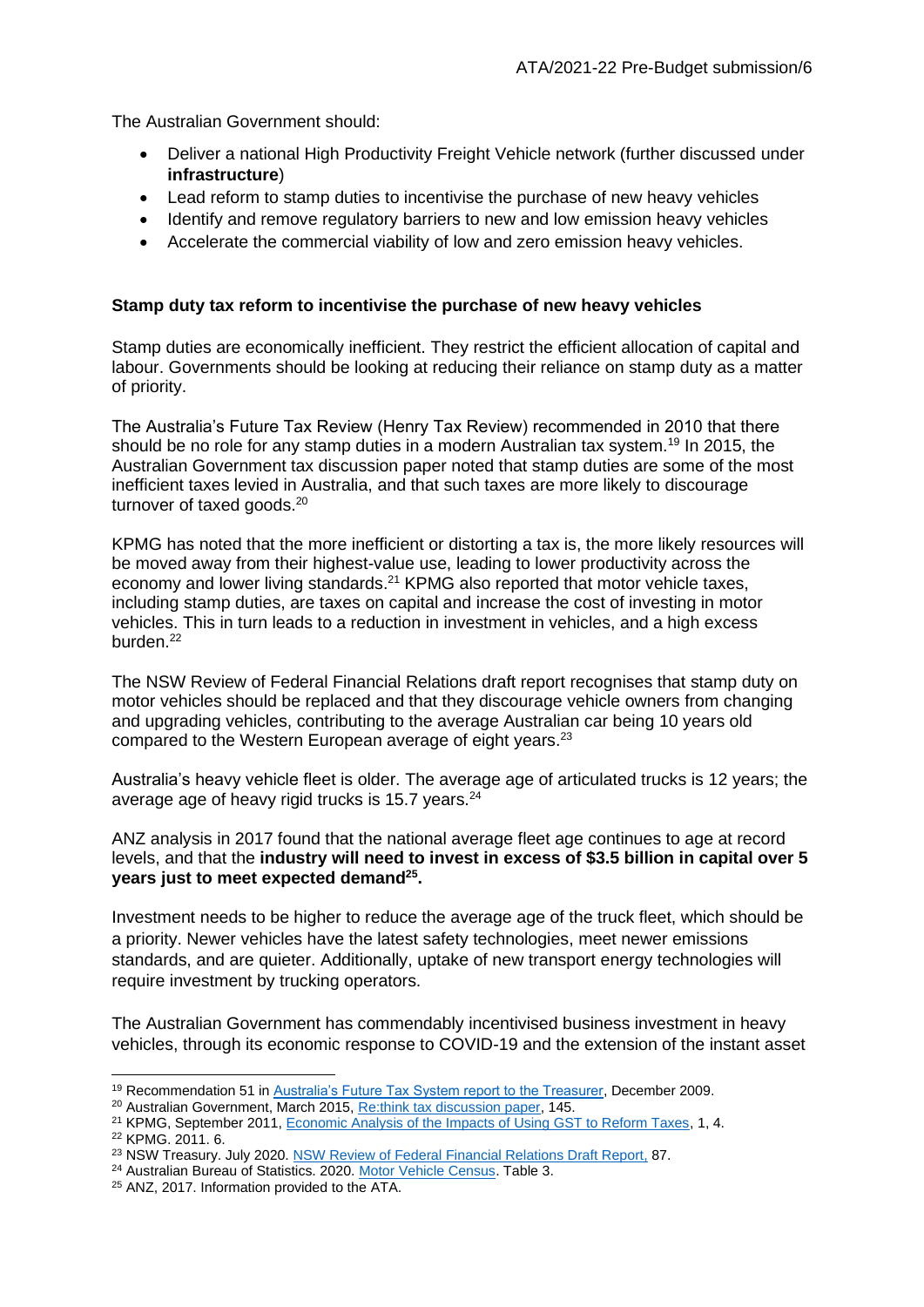write off and the introduction of temporary full expensing. Sales of new trucks were significantly impacted by COVID-19, before recovering strongly. The December quarter, when full expensing took effect, was the strongest quarter for 2020 and stronger than the same period in 2019.<sup>26</sup>

#### **Recommendation 3**

The Australian Government should request that the National Cabinet and the Council of Federal Financial Relations progress reform and removal of stamp duty on new heavy vehicles, to incentivise the purchase of newer, less emission intensive heavy vehicles.

## **Removing regulatory barriers and accelerating the commercial viability of low and zero emission heavy vehicles**

The Australian Government should engage with industry and prioritise identifying regulatory and vehicle design rule barriers to new heavy vehicles, to ensure these rules do not unnecessarily hold up the introduction of new models into the Australian market.

For example, mass and length concessions may be required to account for hydrogen fuel cells, and Australia's width rules are out of step with international standards. Maintaining Australia's out-dated width rules are likely to slow the introduction of new models developed internationally.

Vehicle dimension rules currently set the width for Australian trucks at 2.5 metres wide, excluding safety devices like mirrors. A standard traffic lane is 3.5 metres wide, or 3.3 metres in some urban settings.

The Australian Government policy is to harmonise vehicle safety standards with international regulations where possible, in line with existing international commitments.<sup>27</sup>

Governments are currently researching a width increase to 2.55 metres but have excluded consideration of 2.6 metres. However, the existing international standard for refrigerated vehicles is 2.6 metres. This would enable refrigerated trucks to utilise thicker insulated walls without loss of payload. In 38 degrees outside temperatures, these thicker walls would reduce heat gain by 36 per cent and deliver a fuel saving of 2,500 litres per typical refrigerated vehicle per year.

Additionally, the Australian Government should seek to accelerate the uptake of new technologies. As seen in the electricity energy sector, new technologies take time to become commercially viable and targeted support can accelerate that process.

#### **Recommendation 4**

The Australian Government should proactively engage with industry on identifying and removing regulatory barriers to the introduction of new heavy vehicles.

<sup>&</sup>lt;sup>26</sup> Truck Industry Council, January 2021. [Truck Market Comment: Fourth Quarter, 2020.](https://assets.website-files.com/5cbe46bce3c2320cf45d2b62/5ffbeb57a3cd643b425d984f_T-Mark_Q4Comment(December)2020.pdf) 1.

<sup>&</sup>lt;sup>27</sup> Department of Infrastructure, Transport, Regional Development and Communications. Australian Design [Rules: Harmonisation.](https://www.infrastructure.gov.au/vehicles/design/) Accessed 12 August 2020.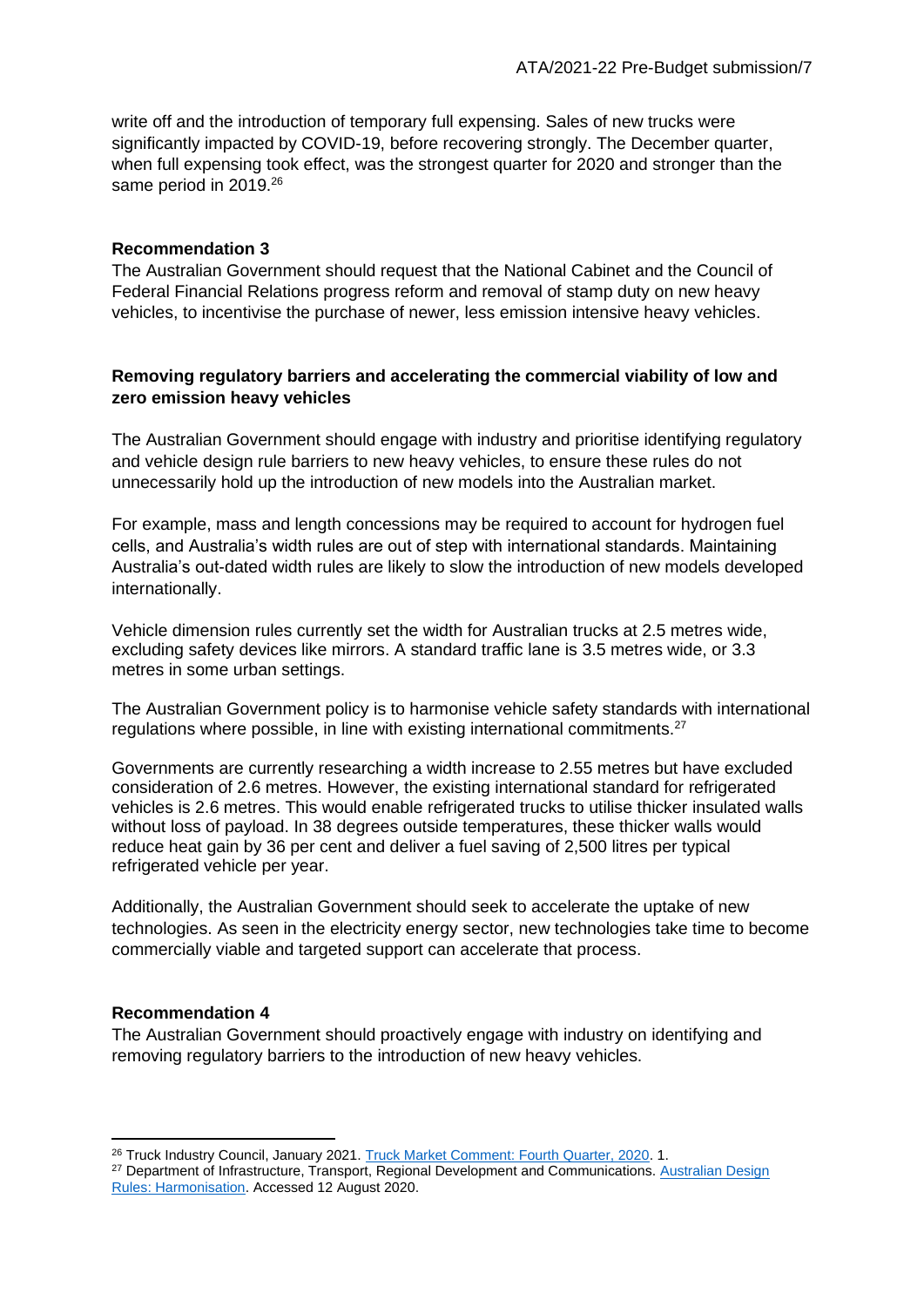# **Recommendation 5**

The Australian Government should invest in accelerating low and zero emission heavy vehicle technologies, to become commercially viable options for trucking operators.

# **5. Infrastructure**

The ATA welcomes the Australian Government's commitment to building better infrastructure. Key elements of this approach include:

- Commitment to the \$110 billion infrastructure pipeline
- Independent assessment of major project business cases and infrastructure priorities by Infrastructure Australia
- Funding regional and strategic freight links, including through the Roads of Strategic Importance program
- Continued commitment to heavy vehicle specific projects, especially new and upgraded rest areas, through the Heavy Vehicle Safety and Productivity Program
- Accelerated infrastructure funding to respond to the impacts of COVID-19 (for shovel ready projects and targeted road safety works)
- Funding of corridor strategies to guide investment decisions (for the Newell and Princes highways)
- Continued support for local roads and bridges.

The Government should expand and continue to invest in the above elements. It should also build on this approach with a stronger prioritisation of enabling High Productivity Freight Vehicles (HPFV) and expanding HPFV road network access. **The Government should maximise the productivity benefit from its existing infrastructure investment program.**

### **Recommendation 7**

The Australian Government should continue and strengthen its commitment to the infrastructure pipeline, ensuring funding for truck rest areas, freight routes, regional roads and bridge upgrades.

### **Infrastructure and productivity**

In 2011, it was predicted that the proposed Heavy Vehicle National Law would deliver up to \$12.4 billion in economic benefits,<sup>28</sup> with most of the benefits concentrated in gains for access for more productive vehicles.<sup>29</sup> The following chart shows the reality: the productivity of the transport, postal and warehousing sector has fallen steadily since the HVNL came into force in 2014.<sup>30</sup>

<sup>&</sup>lt;sup>28</sup> NTC[, Heavy Vehicle National Law regulation impact statement.](https://www.ntc.gov.au/sites/default/files/assets/files/HVNL-RIS-Sept-2011.pdf) September 2011, 16

<sup>&</sup>lt;sup>29</sup> Deloitte Access Economics. Economic benefits of improved regulation in the Australian trucking industry. March 2019. 17.

<sup>30</sup> Deloitte Access Economics. March 2019. 21.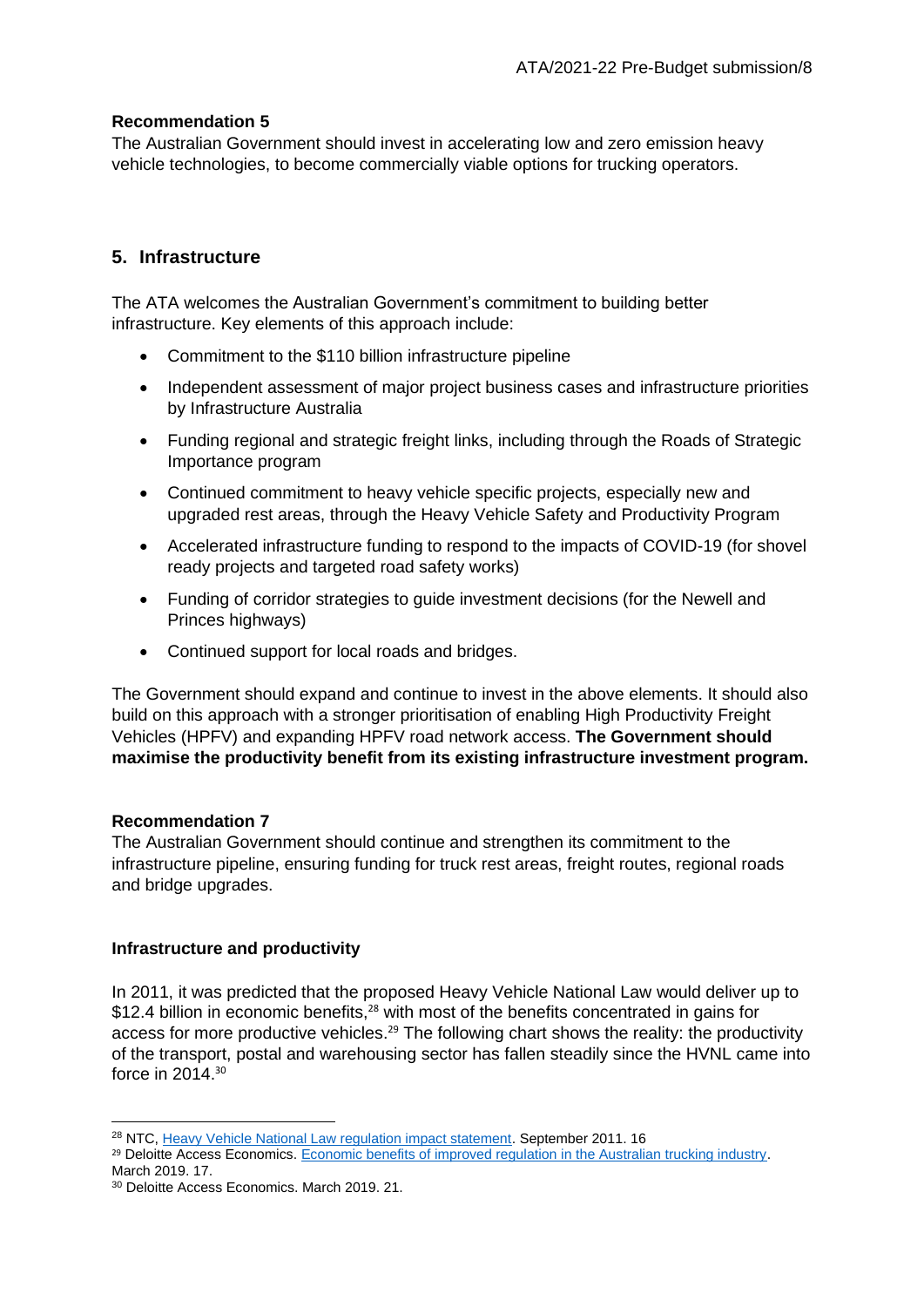

**Forecast and actual changes to industry productivity, 2014-2018**

Source: Deloitte Access Economics

The Productivity Commission has also concluded that the productivity gains from the reforms have been far less than the original estimates.<sup>31</sup> The Commission reported that increases in vehicle size have driven past efficiency growth, with the introduction of semi-trailers and then B-doubles, increases in mass and dimension limits, improved road infrastructure and other regulatory changes contributing to heavy vehicle productivity increasing by almost 500 per cent between 1971 and 2007.<sup>32</sup>

However, since 2010 the Commission estimates that heavy vehicle productivity has not improved with slower growth in the freight task, strong growth in the number of heavy vehicles and little change in the tonne kilometres carried per heavy vehicle.<sup>33</sup>

The economic benefits of improved heavy vehicle productivity and increased use of more productive trucks are significant. Deloitte Access Economics has estimated annual cost savings could include:

- \$80 million for wholesale trade
- \$70 million for construction services
- \$40 million for retail trade
- \$30 million for house construction
- \$30 million for meat processing.<sup>34</sup>

It is estimated that the average consumer could save \$452 per annum on everyday purchases as a result of reforms to increase the use of more productive trucks.<sup>35</sup>

<sup>31</sup> Productivity Commission[, National transport regulatory reform.](https://www.pc.gov.au/inquiries/current/transport/draft/transport-draft.pdf) Draft report. November 2019. 173.

<sup>&</sup>lt;sup>32</sup> Productivity Commission. November 2019. 176.

<sup>&</sup>lt;sup>33</sup> Productivity Commission. November 2019. 176.

<sup>&</sup>lt;sup>34</sup> Deloitte Access Economics[. Economic benefits of improved regulation in the Australian trucking industry.](http://www.truck.net.au/sites/default/files/submissions/DAE%20Economic%20benefits%20of%20improved%20regulation%20in%20the%20Australian%20trucking%20industry%20March%202019%20Final.pdf) March 2019. 45.

<sup>&</sup>lt;sup>35</sup> Deloitte Access Economics. March 2019. 46.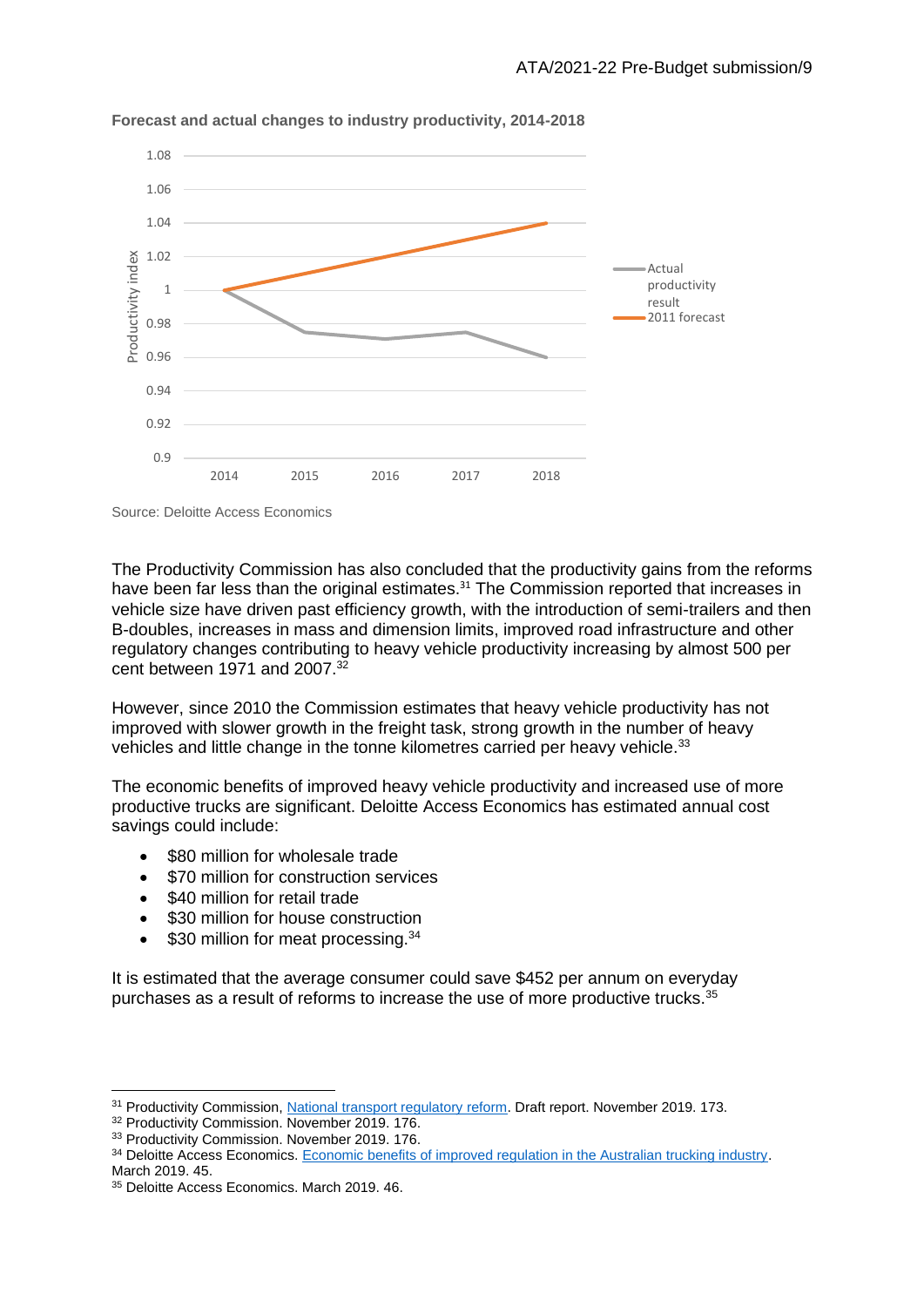# **Increasing road access for high productivity freight vehicles**

The 2019 Australian Infrastructure Audit found that:

- HPFVs reduce total vehicle movements, reduce congestion growth, lower costs of freight, enable faster delivery times and are more likely to be safer, quieter and be  $less$  emissions intensive<sup>36</sup>
- Despite their benefits, the use of HPFVs on our roads has been limited
- Restricting the use of HPFVs locks in high freight costs for businesses and consumers, and limit benefits to road safety, air pollution and amenity. 37

#### **Increasing road access for HPFVs would boost productivity for road freight and enable wider economic gains. However, there are gaps in the infrastructure network that the Government should address.**

The ATA submission to the department's Newell Highway Corridor Strategy analysed access for various HPFV combinations on the Newell Highway.<sup>38</sup> For most combinations above the B-double, there are significant gaps in access.

On other freight routes, such as the Princes Highway, there are even gaps in infrastructure access for B-doubles.

# *Immediate priority – A-double access on the Hume Highway*

On the Hume Highway, Transport for New South Wales' strategic goal is to allow the use of 30 metre PBS A-doubles, with the ATA now carrying out a technical evaluation of 35 metre modular A-doubles.

Enabling the use of these trucks on the Hume Highway in NSW would be an enormous boost to the industry's productivity. The Productivity Commission finds that reducing heavy vehicle operating costs and opening up access for more productive trucks on a road with a large freight load is likely to lead to greater cost savings and benefits (especially on the Brisbane-Sydney-Melbourne corridor).<sup>39</sup> The Hume Highway is Australia's busiest interstate freight route and carries 40 per cent of the total national road freight task.<sup>40</sup>

The Hume Highway is a national priority corridor which has already benefited from significant infrastructure upgrades and duplication. However, it requires:

- upgrades to rest areas along the highway to allow for the longer length of the combination
- coupling/de-coupling areas at the Sydney end of the highway and
- the upgrade of the 1977 box girder bridge that carries northbound traffic across the Murrumbidgee River at Gundagai. The upgrade would be needed to remove mass constraints from the operation of these trucks.

<sup>36</sup> Infrastructure Australia, [An assessment of Australia's future infrastructure needs: the Australian Infrastructure](https://www.infrastructureaustralia.gov.au/publications/australian-infrastructure-audit-2019)  [Audit 2019,](https://www.infrastructureaustralia.gov.au/publications/australian-infrastructure-audit-2019) June 2019. 344.

<sup>37</sup> Infrastructure Australia. June 2019. 345.

<sup>38</sup> ATA[, Newell Highway corridor strategy.](http://www.truck.net.au/advocacy/submissions/newell-princes-highway-corridor-strategies) Submission to PwC/ Department of Infrastructure, Regional Development and Cities. April 2019.

<sup>39</sup> Productivity Commission. November 2019. 175.

<sup>&</sup>lt;sup>40</sup> Transport for NSW. [NSW Heavy Vehicle Access Policy Framework.](https://www.transport.nsw.gov.au/operations/freight-hub/heavy-vehicle-access-policy-framework) September 2018. 33.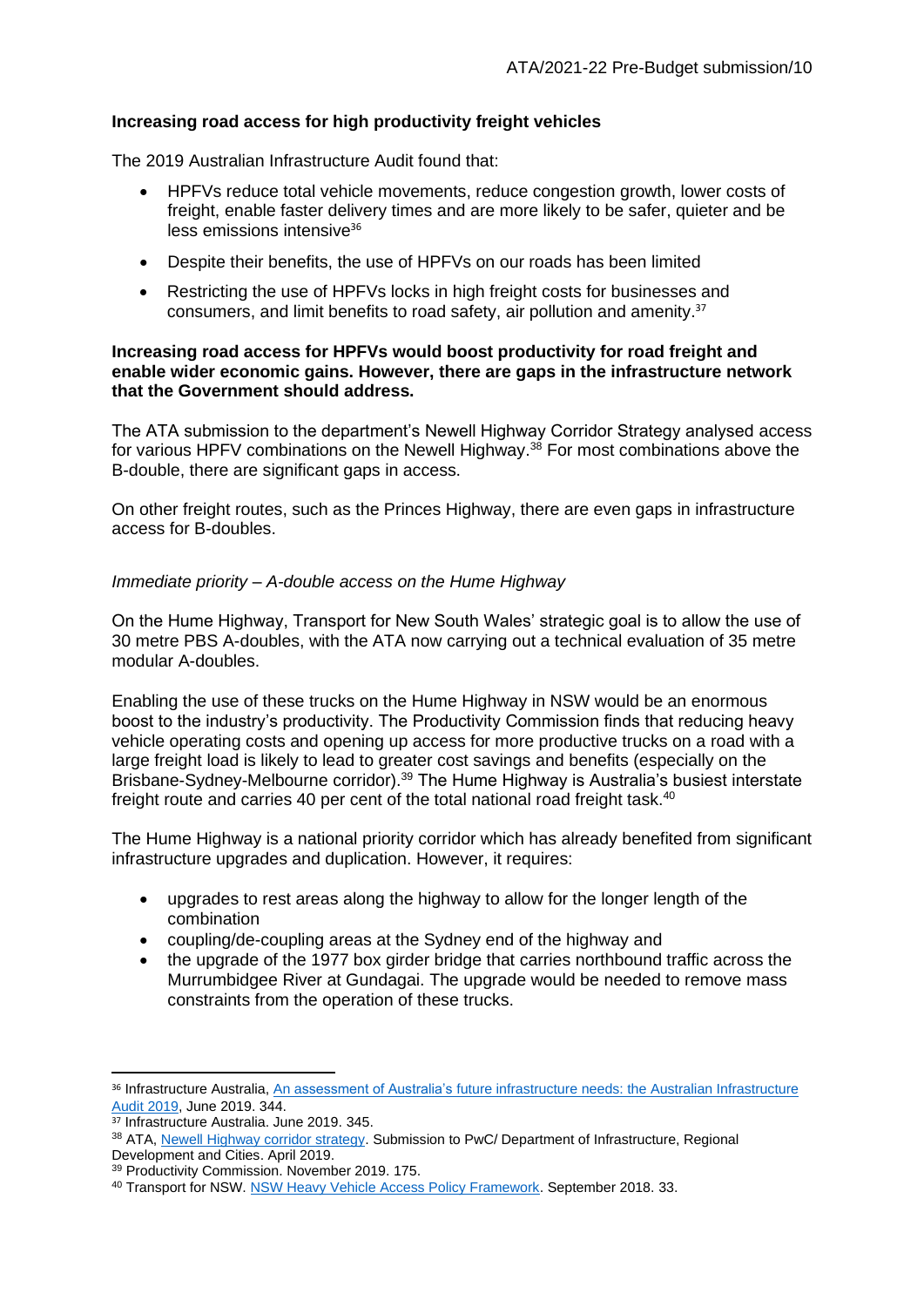The following table highlights the productivity advantages of allowing high productivity freight vehicles such as PBS 2B and 3A trucks on the Hume Highway and other national freight routes.

| Configuration                                                                                | <b>Nominal</b><br>payload<br>(t) | Payload<br>equivalent<br>(mass) | <b>Trips to</b><br>move<br>1000t<br>(GML) | <b>Cubic</b><br>pallet<br>capacity |
|----------------------------------------------------------------------------------------------|----------------------------------|---------------------------------|-------------------------------------------|------------------------------------|
| 19m (24 pallet) semi-trailer<br>0.0.0<br><b>TO TOP</b>                                       | 24.04                            | 1.00                            | 42                                        | 24                                 |
| 26m 36 pallet B-double<br>0.0.0<br><b>OOOO!</b><br><b>ONOT</b>                               | 38.84                            | 1.62                            | 26                                        | 36                                 |
| PBS 30m A-double<br><b>CLOLO T</b><br><b>LOLOLOF</b><br><b>TOXOF</b><br><b>Live You</b><br>Ю | 48.73                            | 2.03                            | 21                                        | 40                                 |
| 35m modular A-double<br><b>CAOKOL</b><br>VOXOY<br><b>TOXOY</b><br><b>YO YOYOY</b>            | 48.73                            | 2.03                            | 21                                        | 44                                 |

A PBS 30 metre A double – comprising a prime mover and two trailers linked by a converter dolly – can carry twice as much freight by mass as a conventional semi-trailer, or 40 pallets of cubic freight compared to 36 pallets for a B-double or 24 pallets for a semi-trailer.

At a time when the productivity of the transport, postal and warehousing sector is declining, upgrading the Gundagai Bridge and permitting PBS 30 metre A-doubles onto the Hume Highway would improve productivity, reduce congestion and reduce the cost of transporting products by road.

Other upgrades that would be needed include extending heavy vehicle rest areas that were designed to handle B-doubles rather than these longer combinations. There is also a lack of coupling/de-coupling sites at the Sydney end of the highway.

With these upgrades in place, some PBS A-doubles could be allowed on the Hume Highway, with mass constraints lifted once the Sheahan Bridge is upgraded.

### **Recommendation 8**

The Australian Government should target infrastructure investment to improve road network access for High Productivity Freight Vehicles.

### **Recommendation 9**

The Australian Government should prioritise investment for enabling A-double access on the Hume Highway.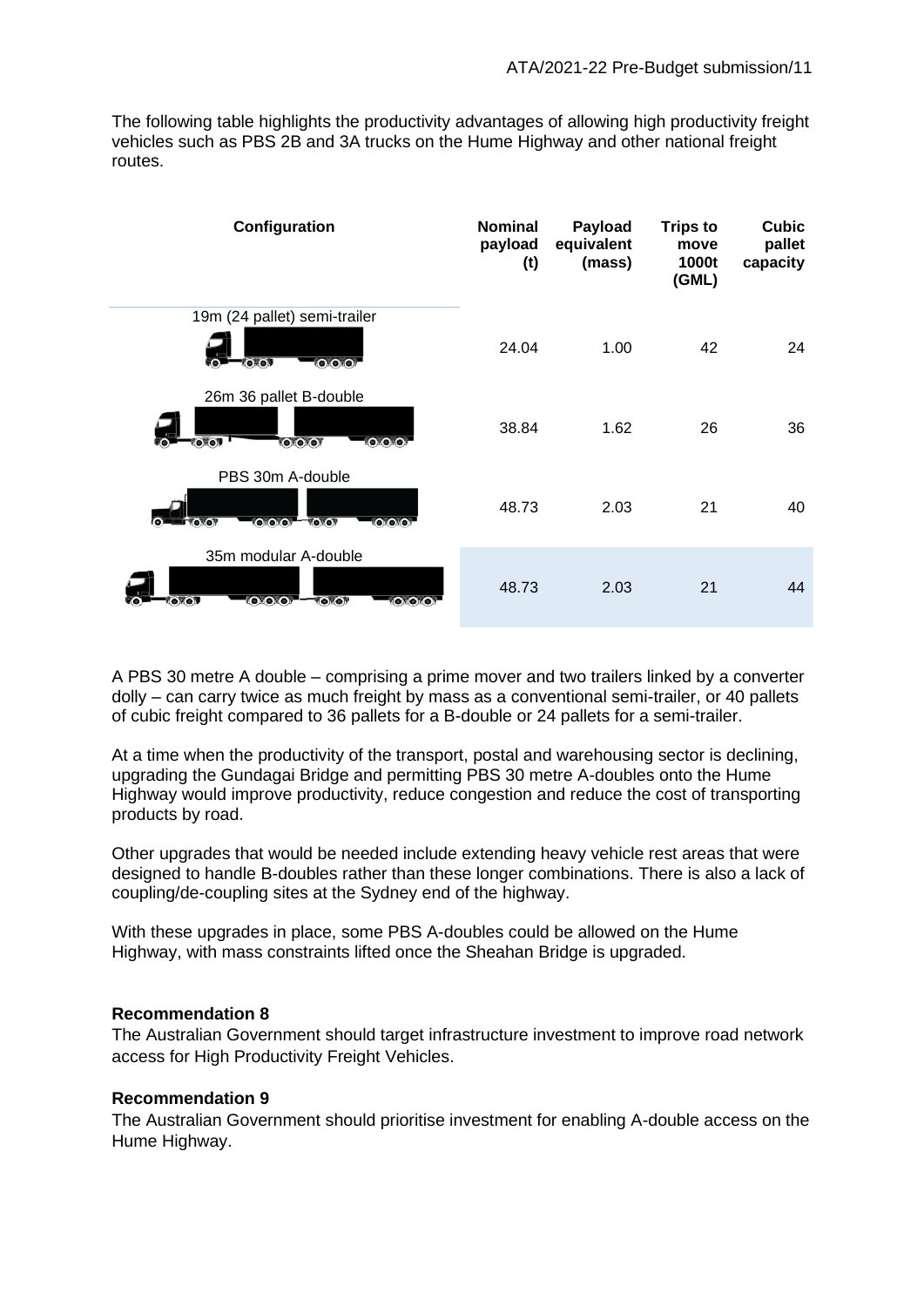# **Investing in our national highways**

Whilst the Australian Government is not a road manager, it does determine a network of nationally important road and rail links, the National Land Transport Network (NLTN). This network was updated on 1 July 2020 and NLTN projects receive significant investment support from the Australian Government.

**The Australian Government should ensure that the NLTN reflects safety and productivity standards to support the growth of the Australian economy.** This should include:

- Safe roads principles and minimum road safety design standards
- Deliver the highest category in the nationally agreed Austroads guidelines for the provision of heavy vehicle rest areas as a minimum NLTN standard
- Upgrading regional and remote links of the NLTN, including replacing one-way bridges
- Fixing infrastructure gaps to enable a minimum A-double HPFV access on the network
- Providing HPFV access on the NLTN by a notice (gazette), removing red tape and the need for individual permit applications.

State and territory governments should be required to develop investment plans to deliver these safety and productivity standards for the national highway network.

It is critical that new standards for the national highway network include heavy vehicle rest areas in addition to access for HPFVs. Rest areas enable drivers to rest so they are more alert and safer when driving.<sup>41</sup>

Austroads released new truck rest area guidelines in January 2019. The new guidelines specify that:

- Detailed heavy vehicle rest areas strategies should be developed for major highways and significant freight routes
- Class 1 and 2 rest areas should be 70-100 kilometres apart; class 3 and 4 rest areas should be 35-50 kilometres apart, and class 5 rest areas should be 15-25 kilometres apart.

The guidelines also set out detailed considerations for the services that should be provided at each class of rest area.

### **Recommendation 10**

The Australian Government should adopt minimum standards on the National Land Transport Network to deliver:

- A. Road safety design standards
- B. Heavy vehicle rest area standards
- C. High Productivity Freight Vehicle access standards
- D. Removal of one-way bridges on the NLTN.

<sup>41</sup> Austroads[, Guidelines for the provision of heavy vehicle rest area facilities,](https://austroads.com.au/publications/freight/ap-r591-19) 2019, 7.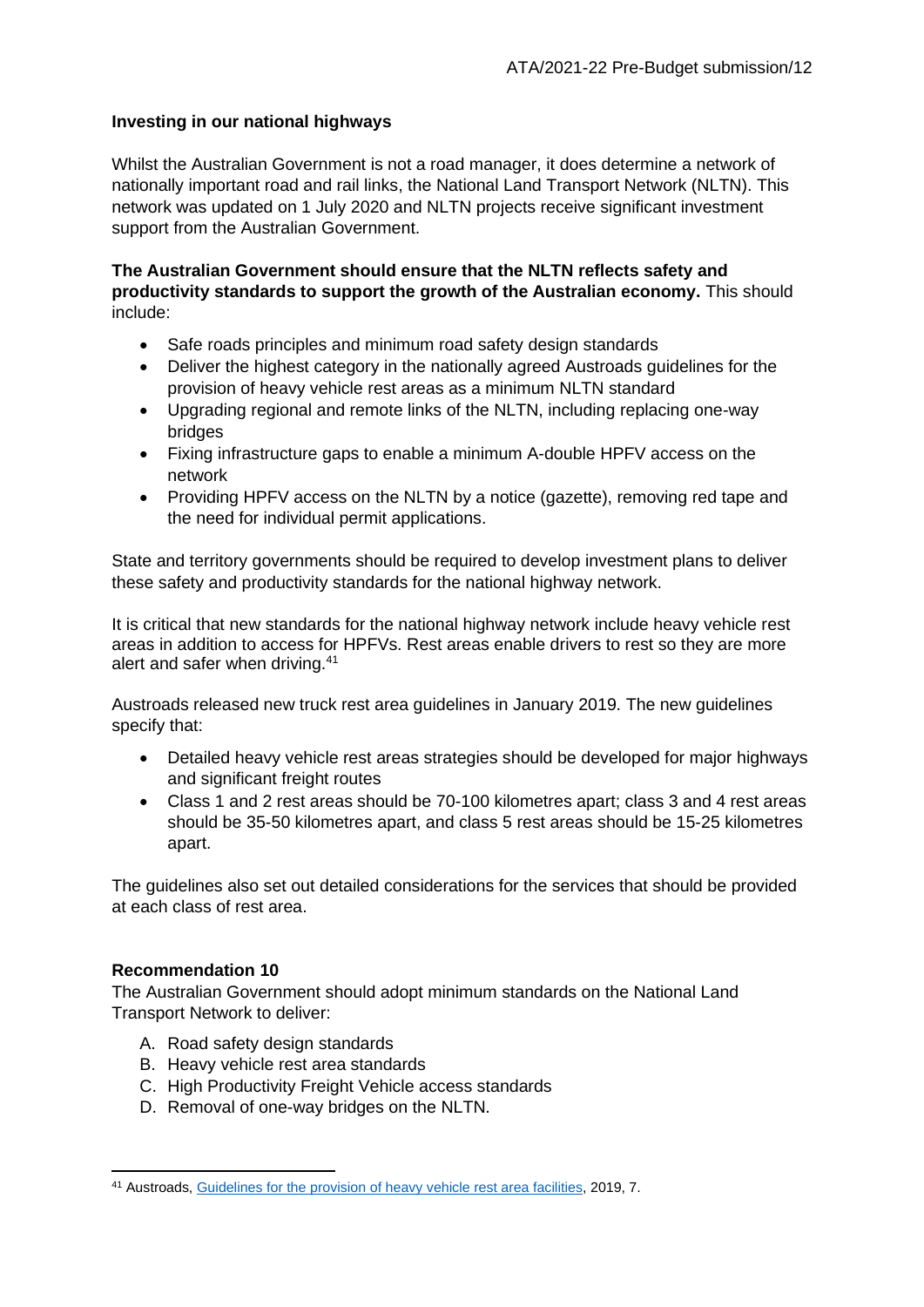# **Safety upgrades at sale yards**

Loading ramps and sale yards are a critical safety issue for livestock transport operators, as advocated by the Australian Livestock and Rural Transporters Association (ALRTA), an ATA member association.

The design, positioning, quality and availability (or absence) of livestock handling infrastructure at saleyards has a very significant influence on heavy vehicle unloading and loading tasks. This includes direct on-site safety risks (such as slips, trips, falls, cuts, bruises etc) and on-road fatigue and mass risks (arising from slow loading, physical effort, frustration or poor precision).<sup>42</sup>

The Australian Government should invest in safety upgrades at sale yards, a key heavy vehicle safety issue. This should be included under the Heavy Vehicle Safety and Productivity Program, with additional funding.

# **Recommendation 11**

The Australian Government should expand the Heavy Vehicle Safety and Productivity Program, with additional funding, to invest in safety upgrades at sale yards.

# **6. Safety focused crash investigations**

Presently, road crashes are investigated by the police and the coronial system. While this system may meet the needs of the legal and insurance systems, it is not achieving the reduction in road crashes that governments should be seeking.

In contrast, the Australian Transport Safety Bureau (ATSB) conducts independent investigations of transport crashes and other safety occurrences in the aviation, marine and rail modes of transport. Lessons arising from ATSB investigations are used to reduce the risk of future accidents and incidents through the implementation of safety action by industry and the Government.

The ATSB also seeks to improve safety and public confidence in those transport modes by pursuing excellence in safety data and research and fostering safety awareness, in addition to independent investigation of accidents.

The ATSB is an independent statutory agency that is separated from transport regulators, policy makers and service providers. It is not a function of the ATSB to apportion blame or to provide a means for determining liability.

As stated by the ATSB, no blame does not mean no responsibility. It means that disciplinary action and criminal or liability assessment are not part of an ATSB safety investigation and should, if necessary, be progressed through separate parallel processes.

<sup>42</sup> ALRTA, 1 March 2019. [Chain of Responsibility at Saleyards.](https://alrta.org.au/2019/03/18/alrta-news-1-march-2019/)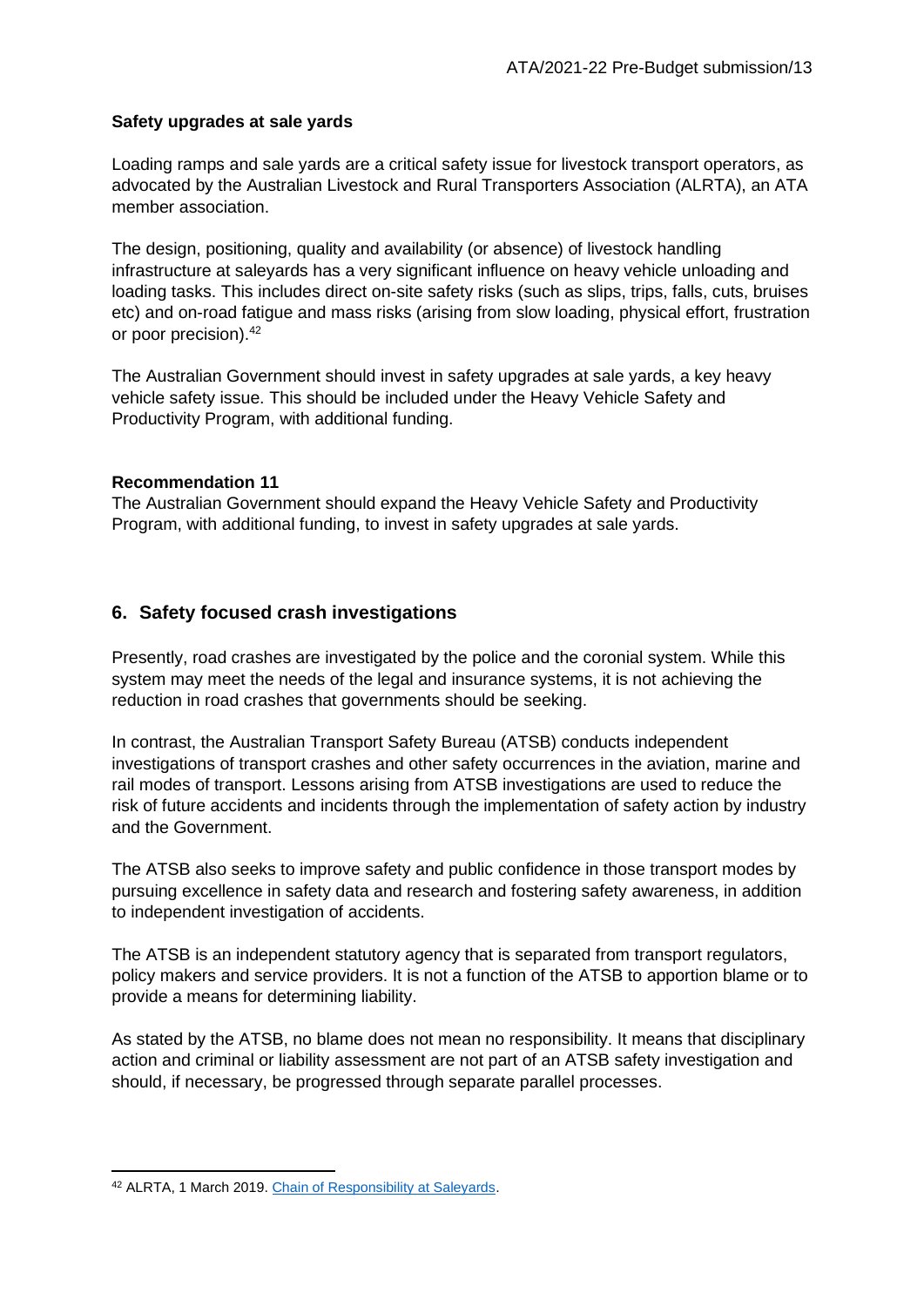Introducing ATSB investigations of road crashes involving trucks would supplement, not replace, existing police and coronial investigations and would provide valuable insights and recommendations for improving safety.

That's why the ATA has long argued for the role of the ATSB to be extended to include crashes involving heavy vehicles; the Productivity Commission has made a similar recommendation.<sup>43</sup>

# **Recommendation 12**

The role of the Australian Transport Safety Bureau should be extended so it can carry out independent, no-blame, safety investigations of road crashes involving heavy vehicles.

# **7. Resourcing effective policy and outcomes**

Budget 2021-22 should invest in improved departmental and agency capability and resourcing to deliver better outcomes for industry and more effective policy.

# **Supporting better vehicle standards**

Vehicle standards is a critical public policy role of the Australian Government, impacting the safety, productivity and sustainability of Australia's transport fleet:

- Regulatory barriers to new heavy vehicles and low and zero emission heavy vehicles needs proactive engagement by government
- Heavy vehicle width rules do not meet international consistency and this issue has been ongoing for decades without resolution
- The process for mandating new safety technologies is slow
- Vehicle standards and applying them to Australian conditions requires a high level of technical and engineering expertise and analysis.

# **Recommendation 13**

The Australian Government should invest in expanded resourcing and improved capability for the vehicle standards team in the Department of Infrastructure, Transport, Regional Development and Communications, including improved technical and engineering capability.

# **National Data Hub and investing in BITRE**

The Australian Government is investing in improving national freight data through the establishment of the National Freight Data Hub.

Whilst this commitment is commendable, it should be accompanied with investment in the Bureau of Infrastructure and Transport Research Economics (BITRE).

<sup>43</sup> Productivity Commission[, National transport regulatory reform.](https://www.pc.gov.au/inquiries/current/transport/draft/transport-draft.pdf) Draft report, November 2019. 322.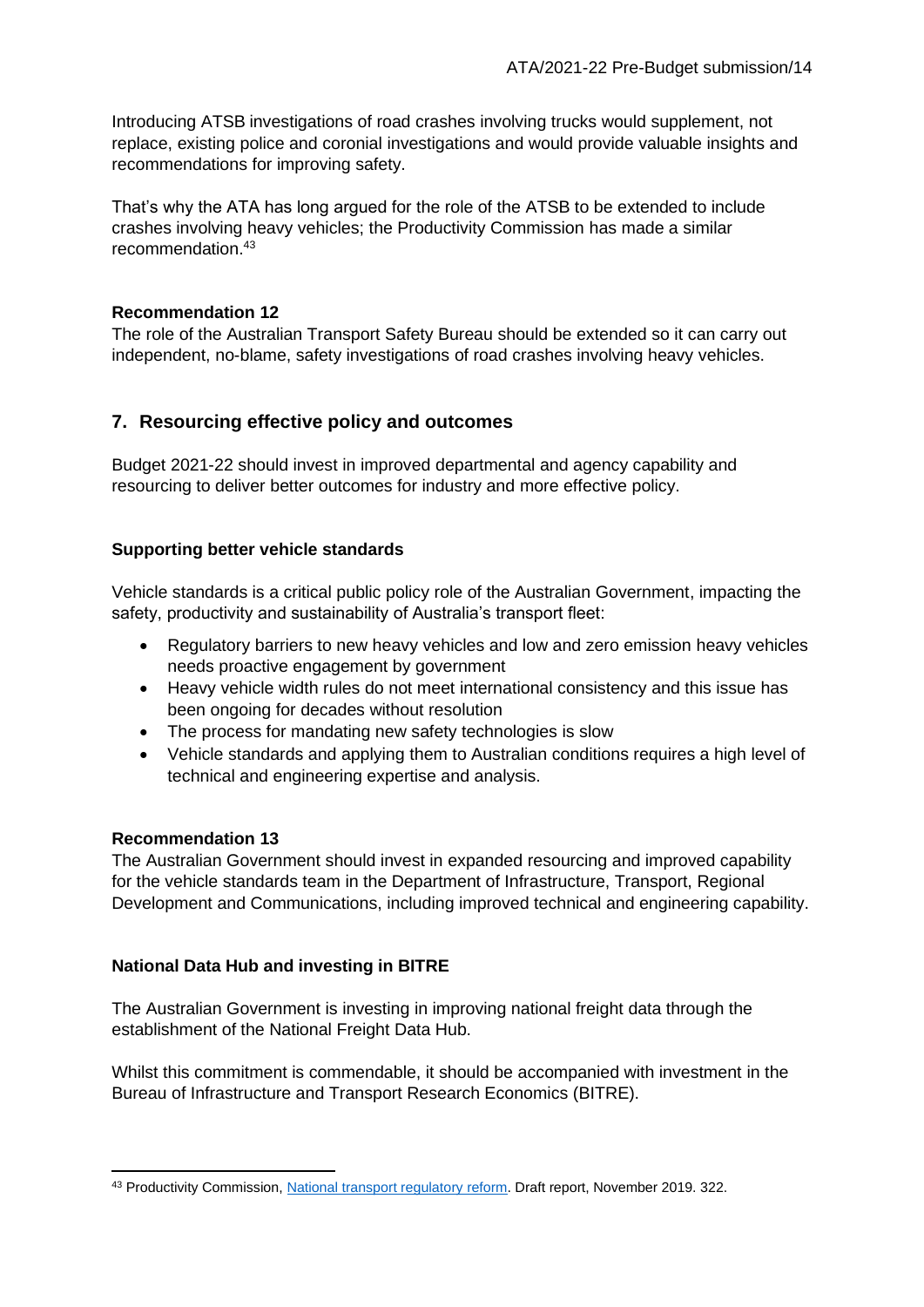BITRE provides a critical data role, including on road safety, infrastructure, freight and vehicle movements. However, some publications and issues are released inconsistently, reducing their ability to inform public policy. For example, data on interstate corridor average traffic do not appear to have been updated since 2013-14.

A commitment to better data and evidence-based policy should include improving the capability and resourcing of BITRE. More data sets should be released more regularly and consistently, with a public work program for new projects and evaluations to be undertaken.

# **Recommendation 14**

The Australian Government should invest in additional resourcing and capability for BITRE, to increase the level of transparent evidence-based policy discussion on infrastructure portfolio issues.

# **Infrastructure Australia and more effective infrastructure investment**

Infrastructure Australia (IA) has been an important addition to Australia's infrastructure policy and investment framework. First established in 2008, key reforms were introduced in 2013 and 2014:

- Establishing IA as an independent body (amendment legislation passed by parliament in 2014). Previously, IA was part of the then Department of Infrastructure and Regional Development.<sup>44</sup>
- Establishing the \$100 million threshold for IA assessment. The 2014 Statement of Expectations issued to IA set out that IA would evaluate the assessments of project proposals where funding sought from the Commonwealth was for more than \$100 million.<sup>45</sup>

From 1 January 2021, this threshold has been increased to \$250 million to support an infrastructure-led recovery from the impacts of COVID-19, to accelerate the delivery of projects.<sup>46</sup> As this measure will reduce the independent assessment of infrastructure projects and ensuring Commonwealth investments are directed to projects with greater illustrated benefits, the ATA strongly recommends it should be temporary. **The \$100 million IA assessment threshold should be reintroduced from 1 January 2022.** IA should receive additional resources to provide more timely assessments and greater assistance to project proponents undertaking IA assessment.

The Productivity Commission has reported that road funding decisions are often based on inadequate information, inadequate assessment of the costs and benefits of projects, and are subject to budgetary and electoral pressures.<sup>47</sup> Reducing the level of independent assessment of proposed projects will only risk increasing these risks, reducing the effectiveness of infrastructure investment and ultimately requiring a higher level of investment from the Government.

<sup>44</sup> House of Representatives[, Infrastructure Australia Amendment Bill 2013](https://www.aph.gov.au/Parliamentary_Business/Bills_Legislation/Bills_Search_Results/Result?bId=r5152) and Infrastructure Australia, [Accountability and reporting.](https://www.infrastructureaustralia.gov.au/about/accountability-and-reporting) Accessed 22 January 2021.

<sup>45</sup> [2014 Statement of Expectations](https://www.infrastructureaustralia.gov.au/sites/default/files/2019-07/185568doc_minister_truss_statement_of_expectations_for_the_board_of_infrastructure_australia_2014-15_2.pdf) issued to IA by the Deputy Prime Minister, 1 November 2014.

<sup>46</sup> Minister for Infrastructure, Transport and Regional Development. 11 December 2020. Infrastructure Australia to [focus on highest-priority projects for nation's economic recovery.](https://minister.infrastructure.gov.au/mccormack/media-release/infrastructure-australia-focus-highest-priority-projects-nations-economic-recovery)

<sup>47</sup> Productivity Commission, [Public Infrastructure,](http://www.pc.gov.au/inquiries/completed/infrastructure/report) May 2014, 303.